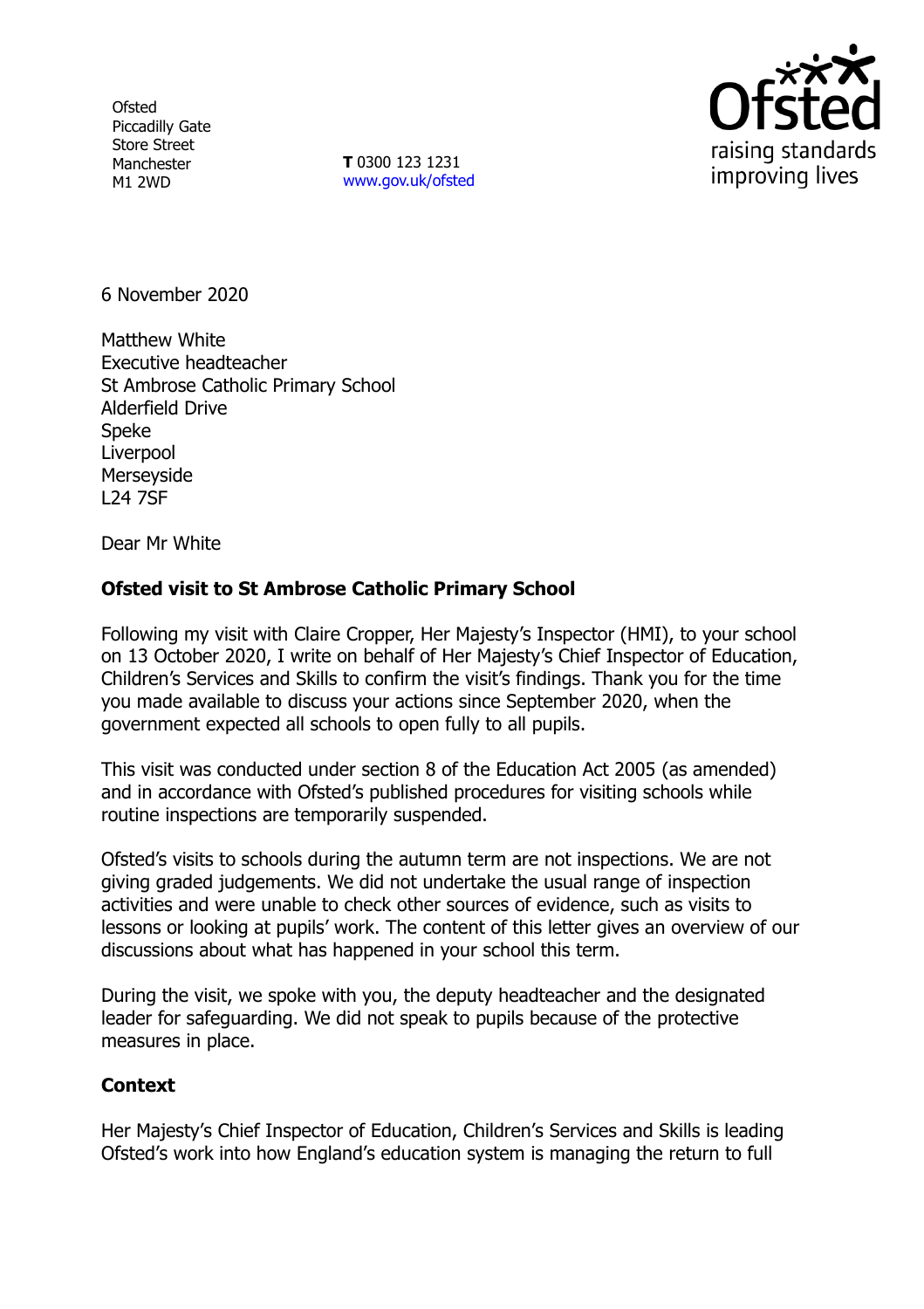

education for pupils, following an extended break in formal schooling due to the COVID-19 (coronavirus) pandemic.

In undertaking this focused work, HMI are visiting a broad range of schools. HMI will visit a sample of:

- approximately 1,200 schools across all Ofsted grades (outstanding, good, requires improvement and inadequate)
- maintained schools, academies and free schools, special schools and centres of alternative provision, including those in cities, and coastal, town or rural communities.

The information from this visit will feed into Ofsted's national reporting so that the insights can be shared with the government and the education sector. We did not find any significant concerns during the visit. In such a case, an inspection report would be published on our website and available to parents and carers.

We did not consider your response to COVID-19 during the spring and summer terms 2020, when the school was not open to all pupils.

## **From this visit, inspectors noted that:**

- The school opened fully to all pupils on 2 September 2020.
- **Pupils' attendance is better than the normal attendance for this time of the** year.
- $\blacksquare$  The curriculum was adapted at the start of term to provide pupils with additional support for their personal and social development and their emotional well-being. This was to ensure they were ready to learn.
- **Pupils are studying all subjects from the primary curriculum. Teachers are** amending some planned work. For example, swimming lessons are suspended temporarily while the local swimming pools are closed. You are planning for a return to the usual school curriculum by summer 2021.
- Due to pupils' loss of learning during the period of local restrictions, you have set reading and the teaching of phonics as key priorities for all pupils this year. Teachers identify which pupils need greater help with their phonics by checking pupils' knowledge. Staff give all pupils regular practice to read a range of books.
- In mathematics, teachers are teaching the current units of work and giving individual pupils extra support to make up for lost ground in their learning.
- In some subjects, such as history, teachers have identified which units of study can be combined, as well as which can be set as homework or studied